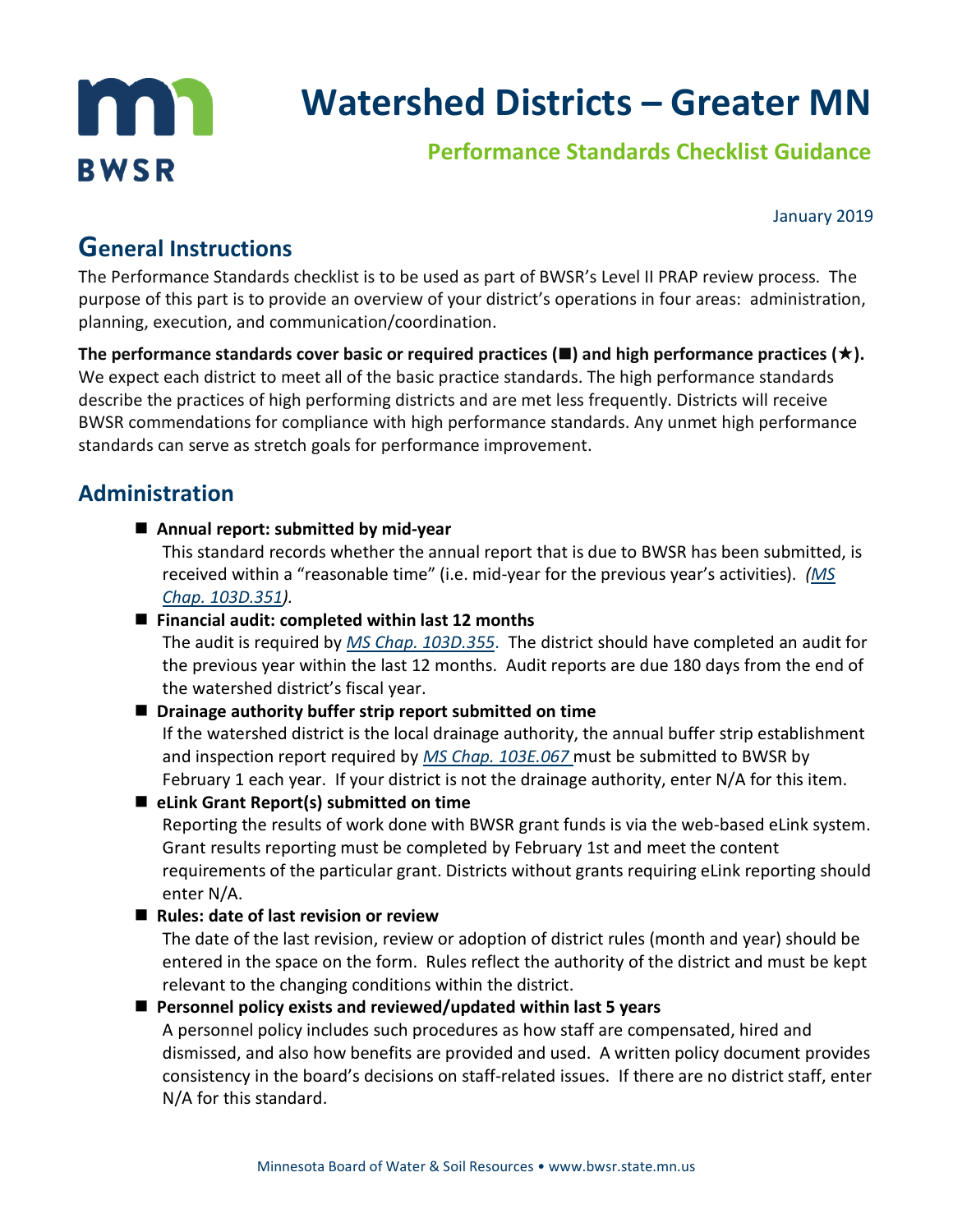#### ■ Data practices policy: exists and reviewed/updated within last 5 years

A data practices policy describes how the district responds to requests for information submitted under the Minnesota Data Practices Act (MS Chap. 13). Guidance for local governments is available at *[http://www.ipad.state.mn.us/docs/accessmain.html.](http://www.ipad.state.mn.us/docs/accessmain.html)* To check "yes" the district must have a local policy and have reviewed it (determined that it is up-todate) or updated it within the past 5 years.

#### **Manager appointments: current and reported** This standard reports compliance with *[MS Chap. 103D.311 Subp. 4](https://www.revisor.mn.gov/statutes/?id=103D.311)*. BWSR is one of the entities that must be notified of appointments made to the board of managers.

- WD has an adopting resolution assuming WCA responsibilities and appropriate decision **delegation resolutions as warranted.** LGU must have an adopting resolution assuming its responsibilities under the WCA. LGU may through resolution, rule or ordinance place decision-making authority with staff. Copies of resolutions, rules and/or ordinances will be reviewed to determine if the LGU has an appropriate adopting resolution and if all decisionmaking authorities have been formally and properly delegated. (N/A if not WCA LGU)
- WD has a knowledgeable and trained staff member that manages the WCA program and/or **has secured a qualified delegate.** WCA rules require an LGU to provide a knowledgeable and trained staff to manage the program or for them to secure a qualified delegate to manage the program on their behalf. BWSR wetland specialists will evaluate the background, training and experience of the LGU's designated WCA program coordinator to determine if they are qualified to effectively administer the program. (N/A if not WCA LGU)

#### **Administrator on staff**

Record "yes" if the district contracts for or employs a person designated as the district administrator. In general the administrator serves as lead staff to the board of managers and coordinates the overall administrative, project, regulatory, and public relations operations of the district.

#### **Board training: orientation and cont. ed. plan and record for each board member**

Districts who meet these standards will provide for mandatory orientation class(es) for new board members. There will also be a training plan, which can be individually tailored, for each board member to enhance skills or technical expertise related to their service to the district. The district will also maintain a record of what elements of the plan each board has completed.

#### **Staff training: orientation and cont. ed. plan and record for each staff member**

Districts who meet these standards will provide for mandatory orientation class(es) for new staff members. There will also be a training plan, which can be individually tailored, for each staff person to enhance skills or technical expertise related to their service to the district. The district will also maintain a record of what elements of the plan each staff member has completed. Districts without staff should enter N/A for the staff training item.

#### **Operational guidelines exist and current**

Operational guidelines are written procedures and policies that are used to inform and guide the operation of the district. There is no prescribed format or content for these. However, the Minnesota Office of the State Auditor website

*<http://www.auditor.state.mn.us/default.aspx?page=pitfalls>* has helpful information regarding procedures for local government, as does BWSR.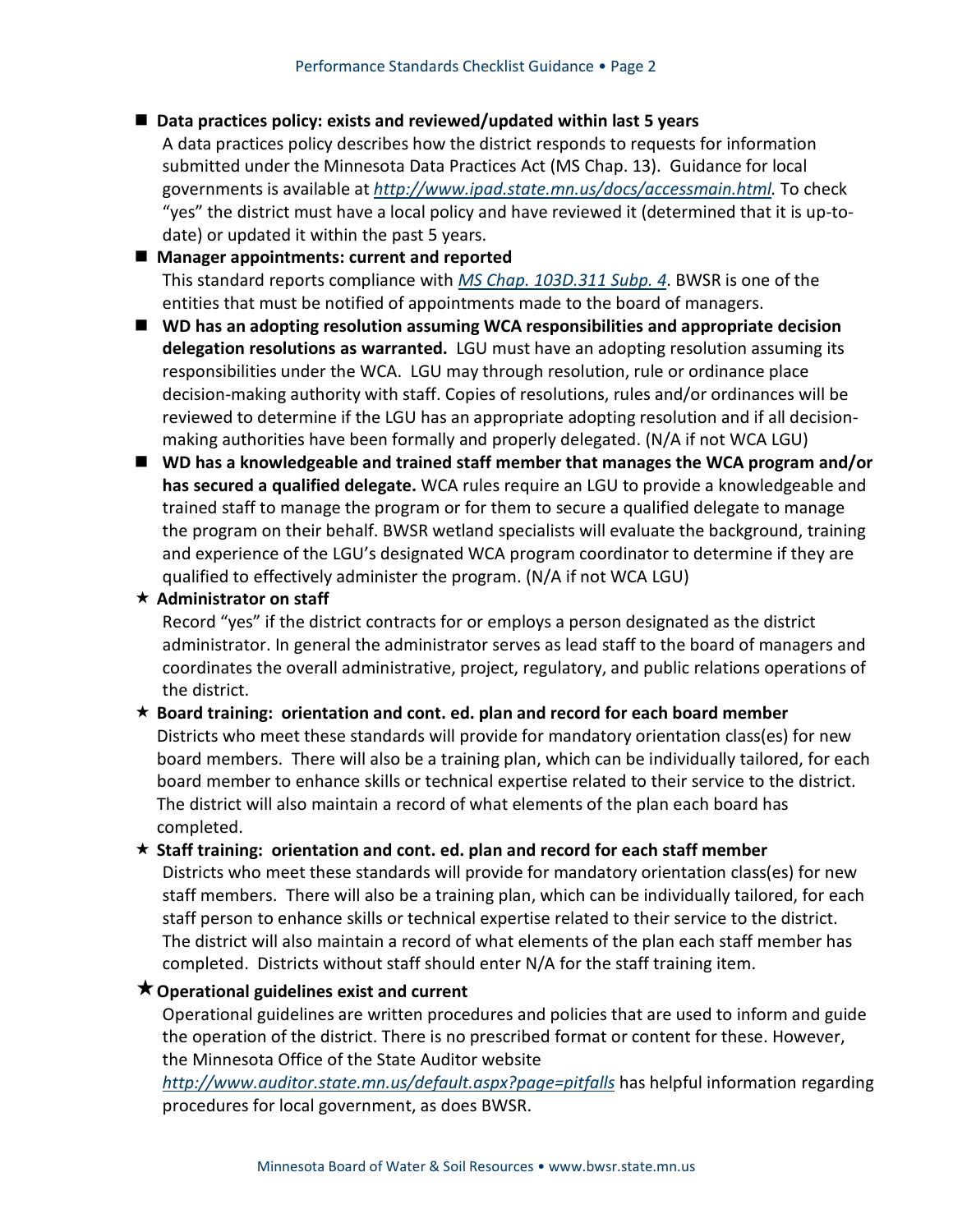#### **Public drainage records: meet modernization guidelines**

Districts that serve as the public drainage authority will meet this standard if they have upgraded their drainage system records to meet the Drainage Records Modernization Guidelines. Districts that are not the public drainage authority should enter "N/A" for this item.

## **Planning**

#### **Watershed management plan: up-to-date**

This standard identifies whether the district is operating under a current management plan that is not overdue for revision.

#### **Biennial Budget Request (BBR) submitted on time**

BWSR encourages watershed districts considering applying for competitive grants to use the BBR form and process as a planning tool and means to notify funding sources of planned projects in advance. The BBR is submitted biennially, and covers a 2-year period.

#### **Strategic plan identifies short-term activities & budgets based on state and local watershed priorities**

Districts that meet this high performance standard will periodically develop and use a shortterm, strategic plan to set priorities for annual budgets and work plans based on the watershed management plan objectives, state agency watershed priorities, and the CIP. State watershed priorities include the schedule for intensive watershed monitoring and watershed restoration and protection strategies.

#### **Member of County Water Plan Committee**

Districts that meet this high performance standard be members of water plan advisory committees for Counties located within their watershed district.

# **Execution**

#### **Engineer Reports: submitted for DNR & BWSR review**

Record a "yes" if during the last five years all required engineer reports for district projects have been submitted for DNR and BWSR review and comment, as required *by [MS Chap.](https://www.revisor.mn.gov/statutes/?id=103D.711)  [103D.711 Subd.5.](https://www.revisor.mn.gov/statutes/?id=103D.711)*

■ WCA decisions and determinations made in conformance with all WCA requirements. WCA requires LGUs to make decisions and determinations in conformance with specific noticing, timeline and other procedural and substantive requirements. BWSR wetland specialists will review a sample of decisions and determinations made by the LGU to determine if WCA rules are being followed. (N/A if not WCA LGU)

#### ■ WCA TEP reviews and recommendations appropriately coordinated.

WCA rules require that the TEP make findings and recommendations to the LGU in regard to decisions and various technical aspects of rule requirements. The LGU must provide a staff member to serve on the TEP and must coordinate TEP reviews and recommendations to insure that they are technically sound and timely. BWSR wetland specialists will review a sampling of various decisions and associated TEP recommendations to determine if this requirement is met. (N/A if not WCA LGU)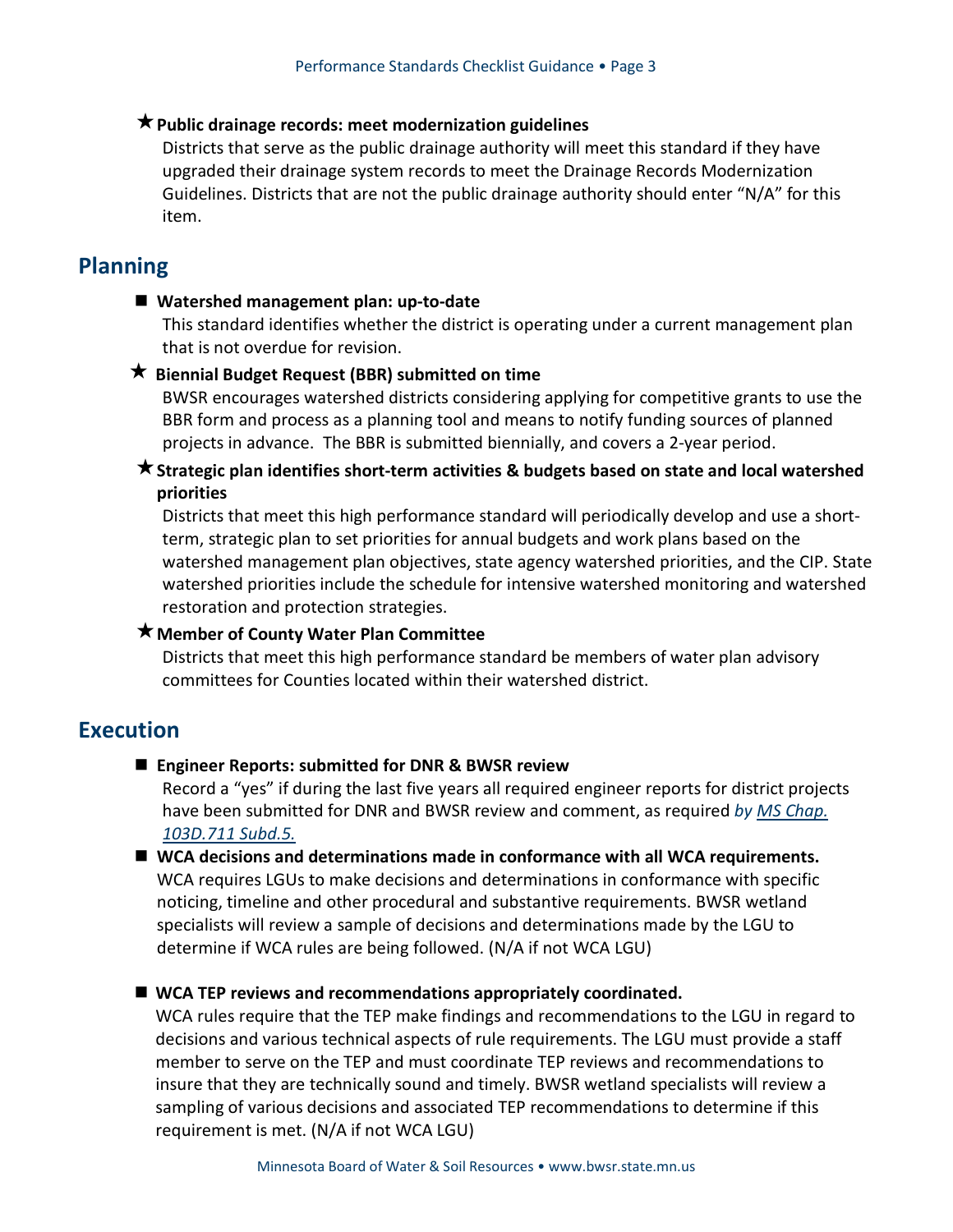#### **Total expenditures per year for past 10 years; operations/project split**

This is the district's total expenditures from all sources of funds for operations vs projects for each of the last 10 years for which data are complete. This information provides indications of any trends in the level of district activity. The information can be included at the bottom of the checklist, or attached separately.

#### **Water quality trends tracked for key water bodies**

Districts that meet this standard will have identified key water bodies in their district and have an established monitoring program to track the water quality of those water bodies. The water quality data can be used to set priorities for strategic and annual activity planning and projects.

#### **Watershed hydrologic trends monitored / reported**

Districts that meet this high performance standard will regularly measure one or more hydrologic parameters for their watershed or sub-watersheds and report the results. Selected parameters should be indicators of the effectiveness of water retention efforts, changes in impervious surface coverage, and hydrologic connectivity and be used to identify trends in peak flows, runoff volumes, base flow, and other hydrologic characteristics related to the district's watershed management objectives.

# **Communication and Coordination**

 **Functioning advisory committee(s): recommendations on projects, reports; maintains 2-way communication with board**

Districts have both a citizens' and a technical advisory committee or can combine them into one. To meet this standard the district's advisory committee(s) meets regularly, submits recommendations and/or comments on district projects and reports, or other products. There is regular communication between the advisory committee(s) and the board.

# **Communication piece sent within last 12 months; indicate target audience**

A communication piece can be a newsletter, press release for publication in local newspapers, enclosure with regular local government mailings, etc. that highlight the work and program opportunities of the watershed organization. Check "yes" if your District has sent out a communication piece within the last 12 months, and indicate who the primary target audience for the piece was.

**Website: contains annual report, financial statement, board members, contact info, grant report(s), watershed management plan, meeting notices, agendas & minutes, updated after each board mtg.** 

Districts that meet this standard will include the listed items on their website, update them regularly (i.e., monthly) and can include other items such as news updates, project status reports, or links to monitoring data. For website grant reporting requirements, visit our website.

#### **Obtain stakeholder input: within last 5 years**

Districts that meet this high performance standard will have obtained stakeholder opinions or interests in water management issues within the past 5 years. This effort can take several forms and need not be a scientifically based, random sample survey. BWSR recommends seeking such broad-based public input in conjunction with major plan updates in order to give district stakeholders an opportunity to inform priority setting.